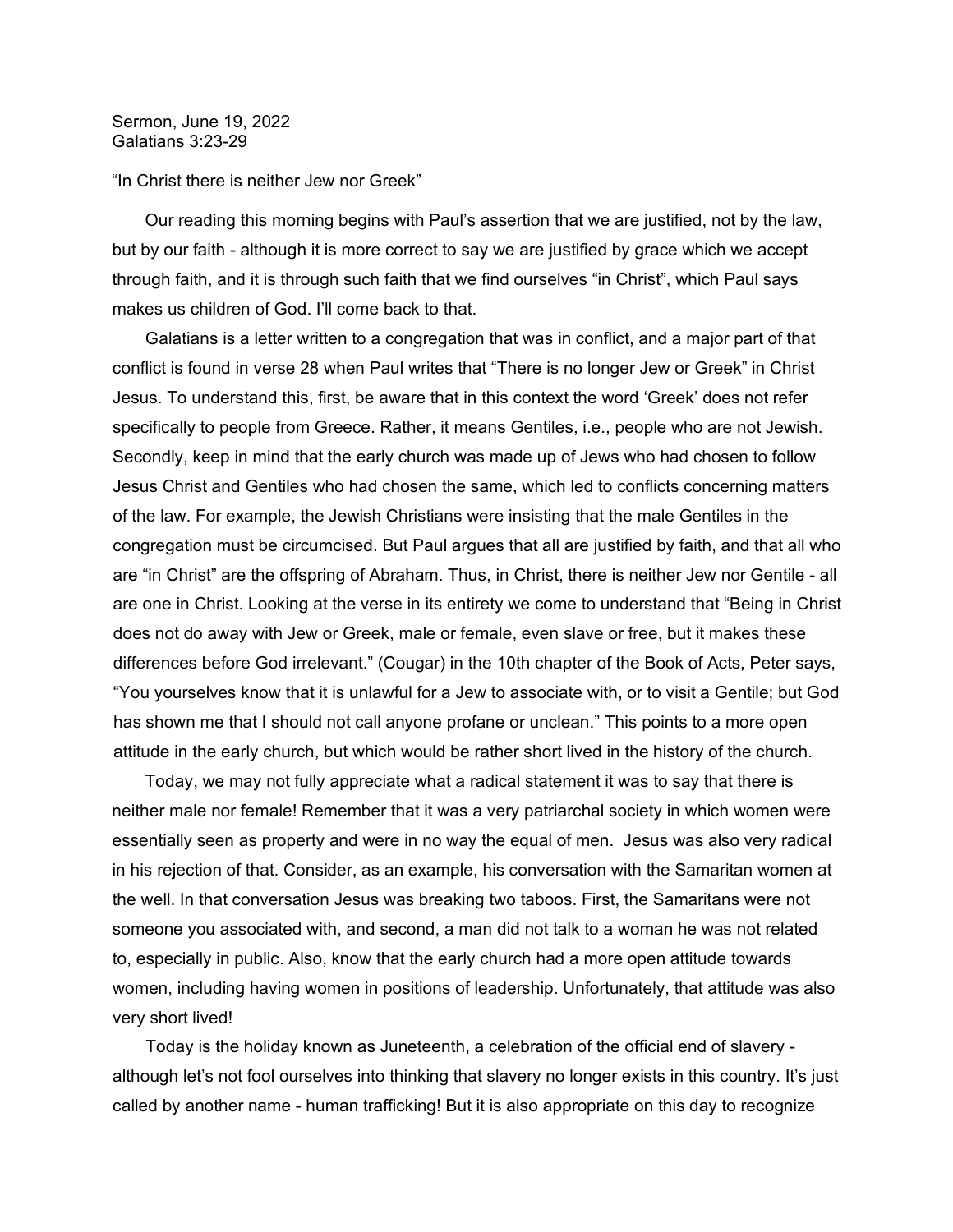what has been called "America's original sin" (Wallis), which includes not only slavery, but the genocide of Native Americans - and that it is always the right time to address the sickness that still grips this country, namely, racism and all other forms of hate and prejudice, including antisemitism, anti-Asian violence, homophobia, and religious intolerance. And, so, today it is imperative that we extend Paul's statement, saying that 'in Christ there is no black or white, no brown, yellow or red, no gay or straight - and that the designation 'children of God' reaches beyond members of the church'.

 We are currently living in a time when the practice of exclusion has spread rapidly both here and abroad - "often to the point that the mere fact of being different - of belonging to a different religion, a different race, a different ethnic group, or a different nation - is enough to make a person the target of vilification and violence." There is a growing fear of 'otherness', meaning that there are those who feel threatened by those who are different from themselves. And a very sad part of this is that a lot of this is taking place in churches, again, here and abroad. As Christians we have to re-embrace the fact that we are one in Christ, but also reach beyond the church recognizing our common humanity with all of God's children, i.e., all who are created in the image of God. As Martin Luther King once wrote, "There is a need for individual religions to realize that God has revealed Himself to all religions and there is some truth in all."

 As Christians we believe that there is but one God, yet we have to accept that that one God is not the sole possession of the church, and that, "the belief in one God and the affirmation of common humanity and equal dignity belong together." (Volf) In God we are all one. To say that is not to deny the value of difference. In the words of theologian Miraslov Volf, "...each being shares equally in common humanity, but each is human in a unique way."

 As the French say, 'Vivi la difference!' Speaking from my own experience - for a good part of my life I have lived in neighborhoods where the residents were different from me in various ways. In New Haven I lived in a neighborhood that was made up primarily of African Americans and Hasidic Jews. In Flushing I lived in one of the most diverse neighborhoods in the country diverse racially, ethnically, and religiously, and looking back, the experience did not have a negative impact on my life. Quite the contrary! It was one of the best experiences of my life, having the opportunity of knowing people from around the world, seeing the world through different eyes, and not only seeing the differences, but, most importantly, recognizing the similarities- coming face to face with our common humanity!